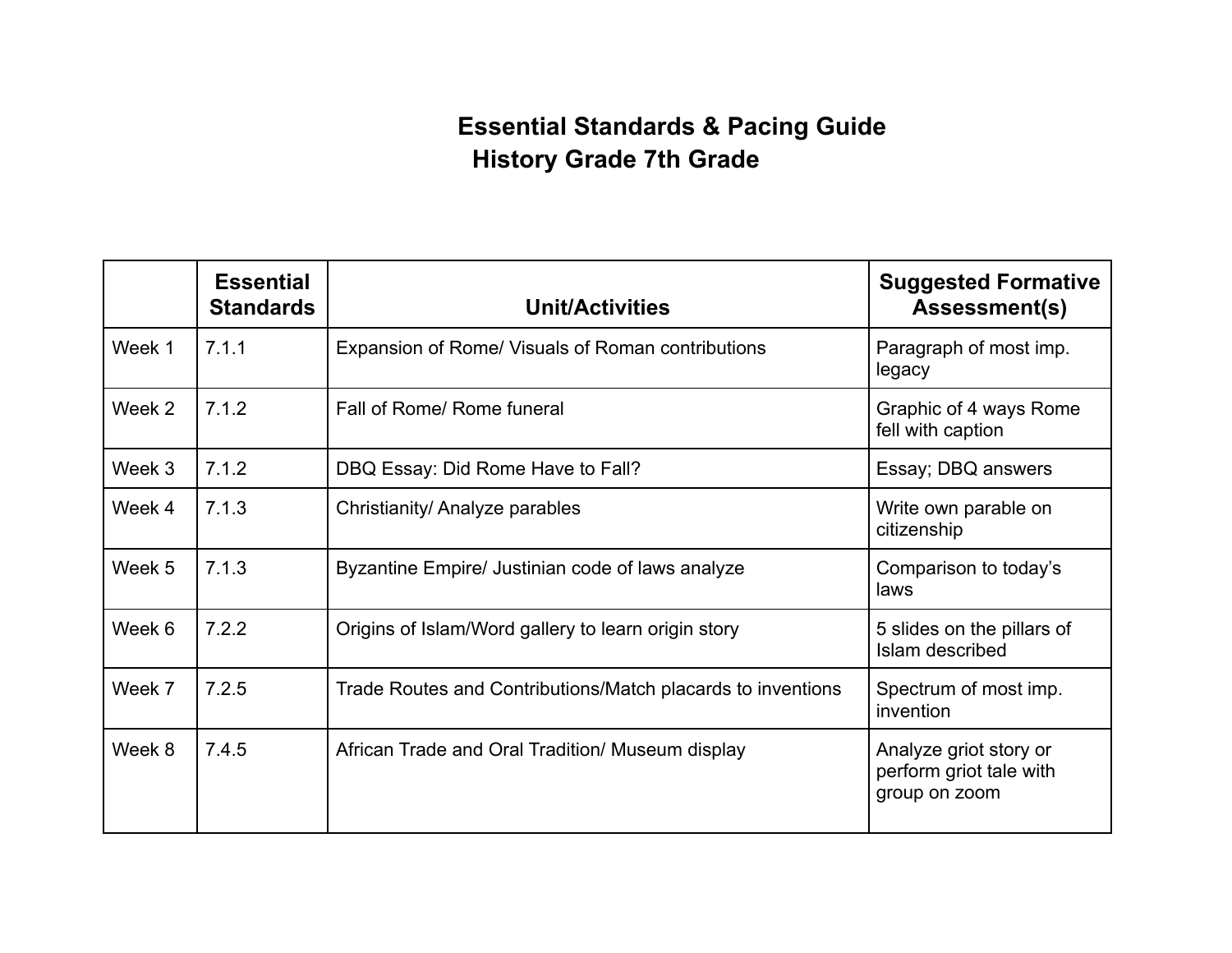| Week 9  | 7.3.5 | China Discoveries/Learn about 10 and rank                                                      | Slide scroll with 4 most<br>important inventions                          |
|---------|-------|------------------------------------------------------------------------------------------------|---------------------------------------------------------------------------|
| Week 10 | 7.3.1 | Buddhism and Confucianism/ Match quotations from each                                          | You are emperor write a<br>paragraph on which<br>philosophy you will use. |
| Week 11 | 7.3.4 | Mongols/Gallery walk of primary sources                                                        | In a letter describe your life<br>under Mongol rule                       |
| Week 12 | 7.3.4 | DBQ: Zheng He, the best explorer?/ Analyze 6 primary source<br>documents                       | <b>Essay; Primary Source</b><br>Answers                                   |
| Week 13 | 7.5.5 | Japan's Golden Age/ Analyze visuals of society                                                 | Diary entry of social<br>customs                                          |
| Week 14 | 7.5.6 | Japan's Feudalism/Visit Samurai school via zoom or read<br>different classes                   | Class schedule for a<br>samurai                                           |
| Week 15 | 7.6.3 | Europe Feudalism/ Feudalism ceremony over zoom or read<br>different roles                      | Report card for feudalism                                                 |
| Week 16 | 7.6.3 | Life in Towns/Dramatization over zoom of life in town or slide<br>show analyze life in town.   | Diary of typical day in town                                              |
| Week 17 | 7.6.5 | Magna Carta/ Match existing U.S. laws used from this<br>document                               | Paragraph of why the<br>Magna Carta was a<br>revolutionary document.      |
| Week 18 | 7.6.6 | Crusades/Dramatization over zoom of 4 different Crusades/ or<br>Read and then analyze as class | Newspaper article of one<br>crusade                                       |
| Week 19 | 7.6.7 | Plague/ Google slides of someone getting the plague.                                           | Paragraph comparison of<br>the plague vs. the                             |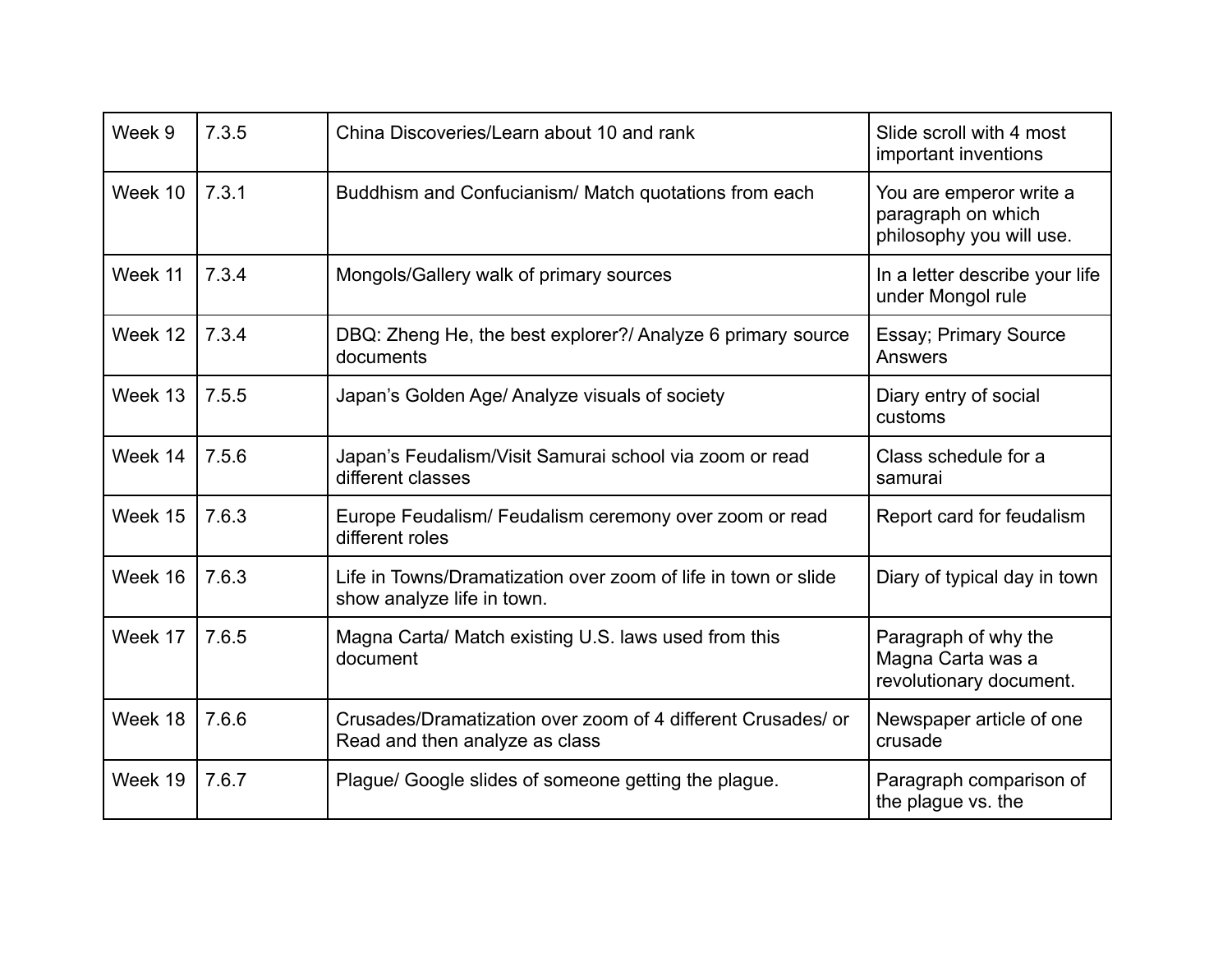|         |        |                                                                                        | coranavirus                                                            |
|---------|--------|----------------------------------------------------------------------------------------|------------------------------------------------------------------------|
| Week 20 | 7.6.8  | Role of Church/Gallery walk to different pilgrimage sites                              | Acrostic poem of Catholic<br>Church                                    |
| Week 21 | 7.6.3  | Samurai vs. Knight Essay/ 6 primary sources analyze                                    | Essay, DBQ answers                                                     |
| Week 22 | 7.8.1  | Renaissance/ analyze pieces of art                                                     | Paragraph of visual<br>metaphor                                        |
| Week 23 | 7.8.2  | <b>Trading Cities/ Florence gallery</b>                                                | Illustrated letter of visiting<br>Florence                             |
| Week 24 | 7.8.3  | Silk Road/ Role presentations on zoom                                                  | Ad for Silk Road's<br>importance                                       |
| Week 25 | 7.8.4  | Printing Press DBQ/ Analyze 6 primary sources                                          | Essay, DBQ answers                                                     |
| Week 26 | 7.9.2  | Reformation/Visual Slides to analyze Reformation                                       | Draw 6 faces of people<br>affected by the<br>Reformation               |
| Week 27 | 7.9.5  | Counter Reformation/Graphic of causes and effects of the<br><b>Counter Reformation</b> | Venn Diagram of<br>Catholicism vs.<br>Protestantism                    |
| Week 28 | 7.10.2 | Scientific Revolution/Visual Slides to analyze Scientific<br>Revolution                | Spectrum of inventions                                                 |
| Week 29 | 7.11.5 | Enlightenment/Zoom chat room Enlightenment visits                                      | News article of<br><b>Enlightenment thinker</b>                        |
| Week 30 | 7.11.1 | Age of Exploration/Visual gallery of contributions                                     | Write a paragraph of<br>positive effect of<br>exploration and negative |